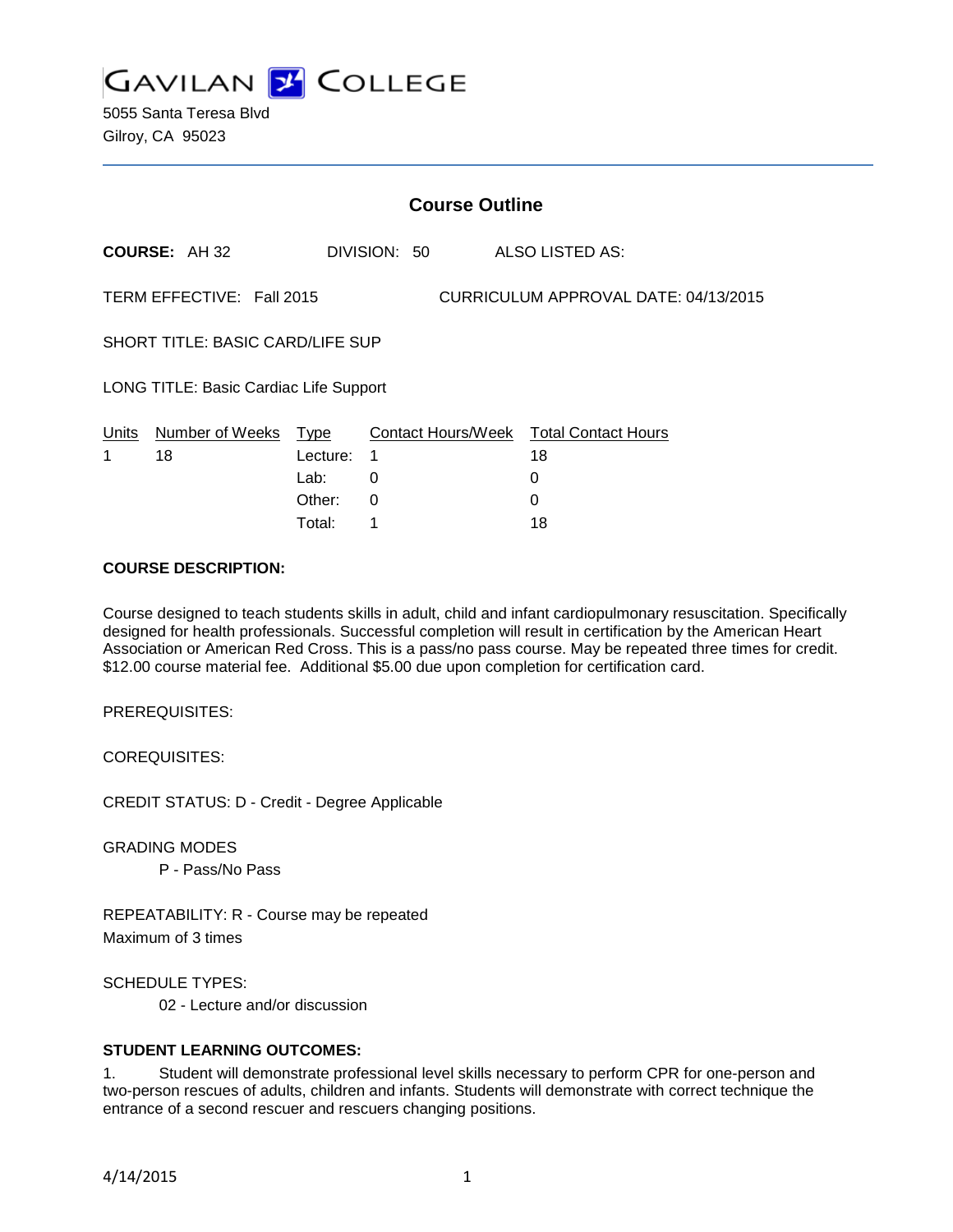Measure: Written exams Demonstrations Role play Skills competencies  $PLO: 5$ ILO: 1,2,3,4,6,7 GE-LO: N/A Year assessed or anticipated year of assessment: 2016 if offered

2. Student will demonstrate professional level skills necessary for airway management including: airway obstruction, prevention of disease transmission, use of barrier devices, resuscitation masks, ambubag ventilation, modified jaw thrust and triple airway maneuver.

Measure: Written exams Demonstrations Role play Skills competencies PLO: 5 ILO: 1,2,3,4,6,7 GE-LO: N/A Year assessed or anticipated year of assessment: 2016 if offered

3. Student will be able to distinguish the signs of a heart attack, stroke and respiratory emergencies.

Measure: Written exams Role play PLO: 5 ILO: 1,2,3,4,6,7 GE-LO: N/A Year assessed or anticipated year of assessment: 2016 if offered

4. Student will demonstrate the skills necessary to assess and treat a conscious and unconscious victim with an airway obstruction caused by a foreign body.

Measure: Measure: Written exams Demonstrations Role play PLO: 5 ILO: 1,2,3,4,6,7 GE-LO: N/A Year assessed or anticipated year of assessment: 2016 if offered

5. The student is able to identify when an automatic External Defibrillator (AED) is necessary and is able to correctly demonstrate the appropriate use of the device

Measure: Measure: Written exams Demonstrations Role play Skills competencies PLO: 5 ILO: 1,2,3,4,6,7 GE-LO: N/A Year assessed or anticipated year of assessment: 2016 if offered

6. Students will be able to identify strategies for prevention of injuries in children and infants.

Measure: : Written exams PLO: 5 ILO: 1,2,3,4,6,7 GE-LO: N/A Year assessed or anticipated year of assessment: 2016 if offered

4/14/2015 2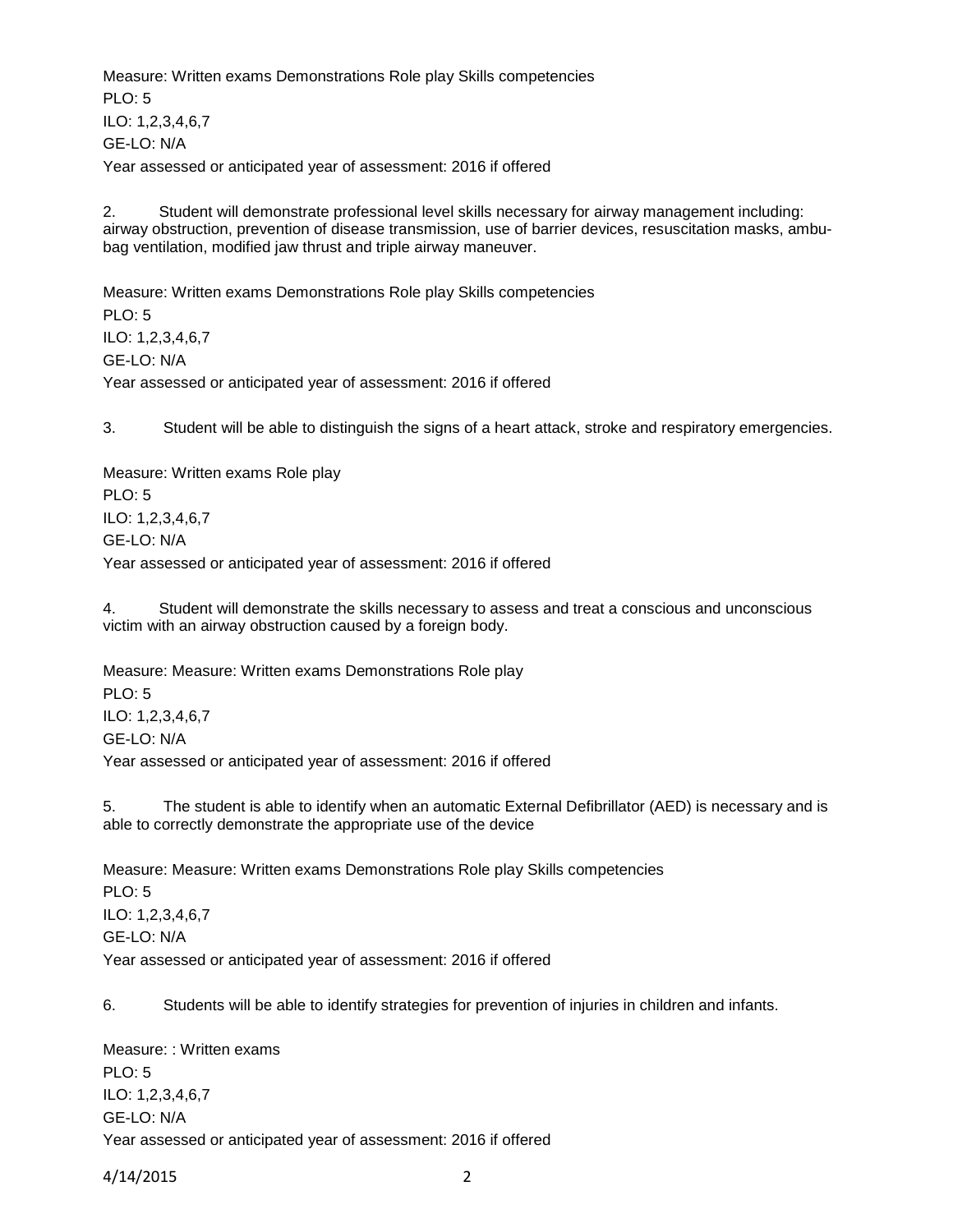7. Student is able to distinguish and perform skills that are expected of a professional rescuer at the scene of a medical emergency within the community and the role of emergency medical services (EMS) system.

Measure: Written exams PLO: 5 ILO: 1,2,3,4,6,7 GE-LO: N/A Year assessed or anticipated year of assessment: 2016 if offered

PROGRAM LEARNING OUTCOMES: Ability to practice safely

# **CONTENT, STUDENT PERFORMANCE OBJECTIVES, OUT-OF-CLASS ASSIGNMENTS**

Curriculum Approval Date: 04/13/2015 Students are to read the appropriate chapters in the text and do the workbook exercises. 4 HOURS Community CPR-Unit One Instructor introduction What this course will teach you How to deal with an emergency What to do when an adult's breathing stops (Rescue Breathing) Rescue Breathing For An Adult (Practice/Skill Test) What to do for an adult who is choking First Aid For An Adult With A Complete Airway Obstruction-Conscious & Unconscious (Practice/Skill Test) What to do for a heart attack What to do when an adult's heart stops (CPR) CPR For An Adult (Practice/Skills Test) Adult skills review 4 HOURS Community CPR-Unit Two Instructor introduction What Unit Two will teach you What you can do to prevent childhood injuries What to do when a child's breathing stops (Rescue Breathing) Rescue Breathing For A Child (Practice/Skill Test) What to do for a child who is choking What to do when a child's heart stops (CPR) CPR For A Child (Practice/Skills Test) What to do when an infant's breathing stops (Rescue Breathing) Rescue Breathing For An Infant (Practice/Skill Test) What to do for an infant who is choking-conscious First Aid For A Conscious Infant With A Complete Airway Obstruction (Practice/Skill Test) What to do for an infant who is choking-unconscious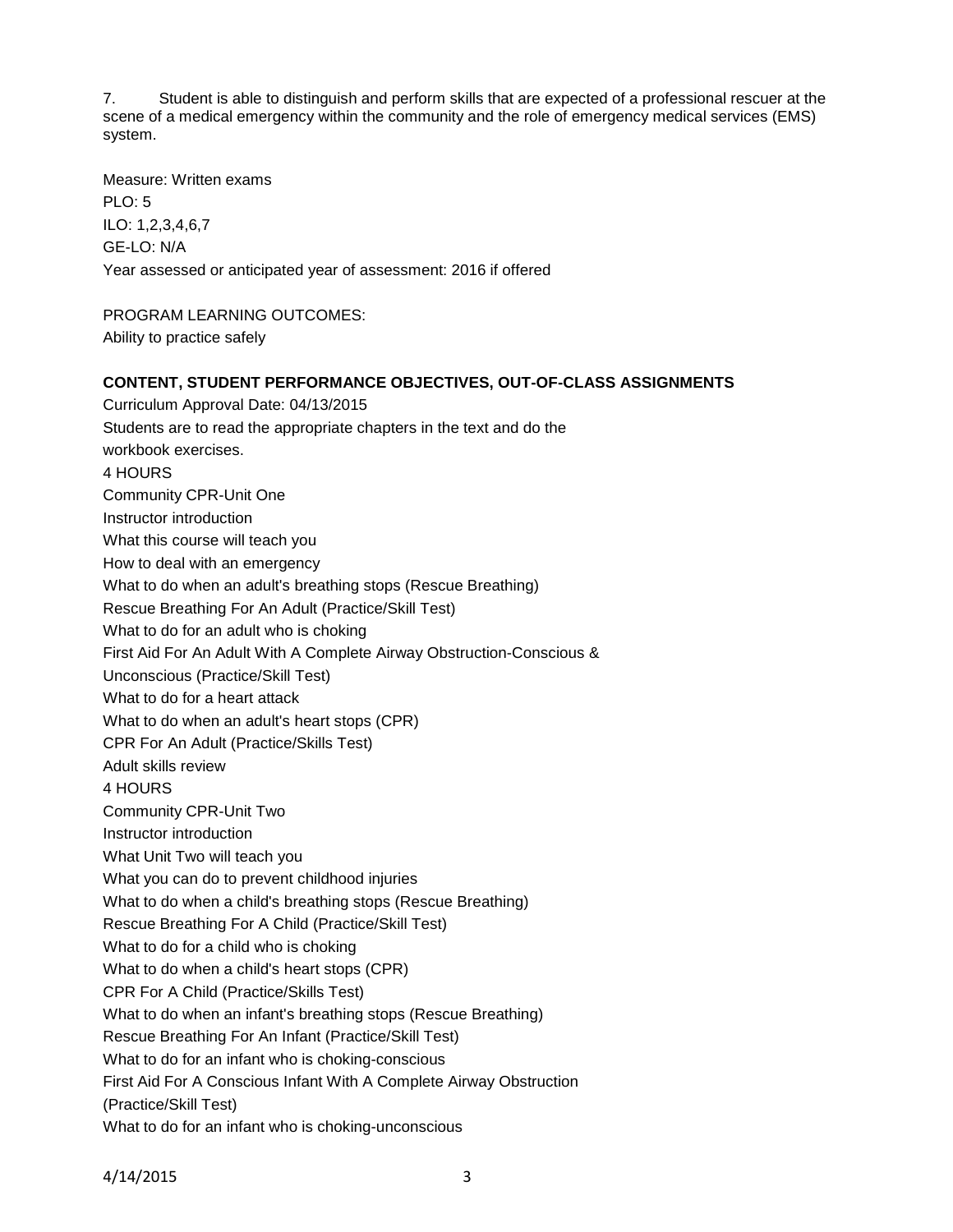First Aid For An Unconscious Infant With A Complete Airway Obstruction

(Practice/Skill Test)

What to do when an infant's heart stops (CPR)

CPR For An Infant (Practice/Skill Test)

Infant and Child Skills Review

Written test

8 HOURS

Professional Rescuer Knowledge and Skills

Instructor introduction to professional rescuer skills

The professional rescuer & the EMS system

The respiratory and circulatory systems

Risk factors and consequences of cardiovascular disease

Emergency action principles

Disease transmission information

Two-rescuer CPR

Two rescuers beginning CPR together

Two rescuers changing positions

The entrance of a second rescuer

Two-Rescuer CPR (Practice/Skills Test)

Airway management skills

- Modified jaw thrust

- Mouth-to-nose breathing

Airway Management (Practice/Skills Test)

Use of the resuscitation mask for rescue breathing

- Triple airway maneuver

- Modified jaw thrust

- Two-rescuer CPR

Use Of The Resuscitation Mask For Rescue Breathing (Practice/Skills

Test)

Written test of professional rescuer knowledge and skills and

adult/child/infant

fundamental skills

ASSIGNMENTS:

The students are to read the appropriate chapters in the text and do the workbook exercises.

# **METHODS OF INSTRUCTION:**

Demonstration/return demonstration, competency testing, skills testing.

# **METHODS OF EVALUATION:**

The types of writing assignments required: Written homework Reading reports Lab reports Essay exams Term papers Other: Classroom presentations, internet assignments The problem-solving assignments required: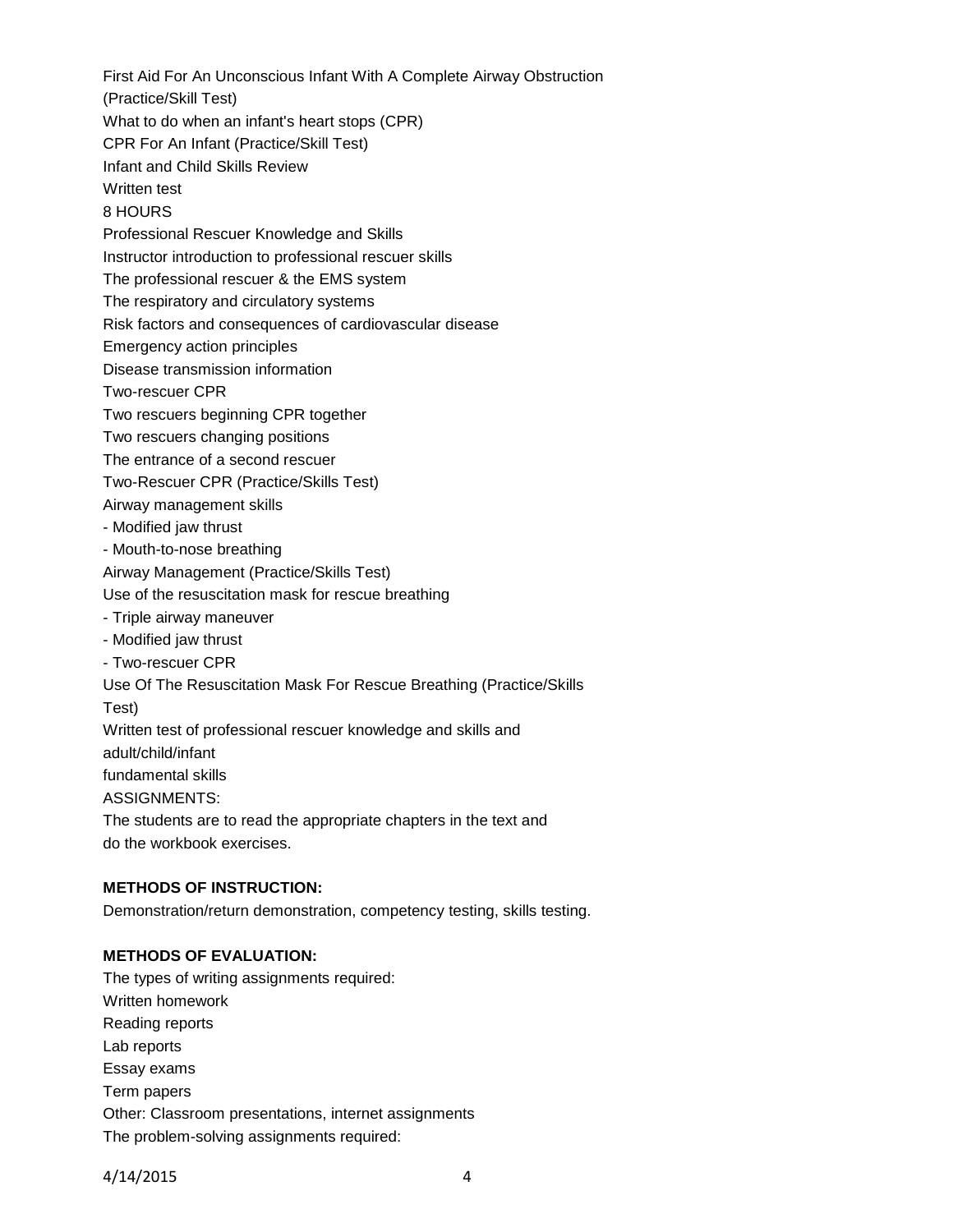Homework problems **Quizzes** Exams Other: Minimum 85% competency level pass/fail only The types of skill demonstrations required: Class performance Performance exams Other: Case studies, computer programs The types of objective examinations used in the course: Multiple choice True/false Matching items Completion Other: Calculations Other category: None The basis for assigning students grades in the course: Writing assignments: 15% - 85% Problem-solving demonstrations: 5% - 10% Skill demonstrations: 20% - 80% Objective examinations: 30% - 90% Other methods of evaluation: 0% - 0%

# **REPRESENTATIVE TEXTBOOKS:**

Required: Hazinski/Editor. BLS for Healthcare Providers (Student Manual). American Heart Association, 2011, or other appropriate college level text. ISBN: 978-1616690397 Reading level of text, Grade: 13th Grade Verified by: KBedell

#### **ARTICULATION and CERTIFICATE INFORMATION**

Associate Degree: CSU GE: IGETC: CSU TRANSFER: Transferable CSU, effective 200470 UC TRANSFER: Not Transferable

#### **SUPPLEMENTAL DATA:**

Basic Skills: N Classification: I Noncredit Category: Y Cooperative Education: Program Status: 1 Program Applicable Special Class Status: N CAN:

4/14/2015 5